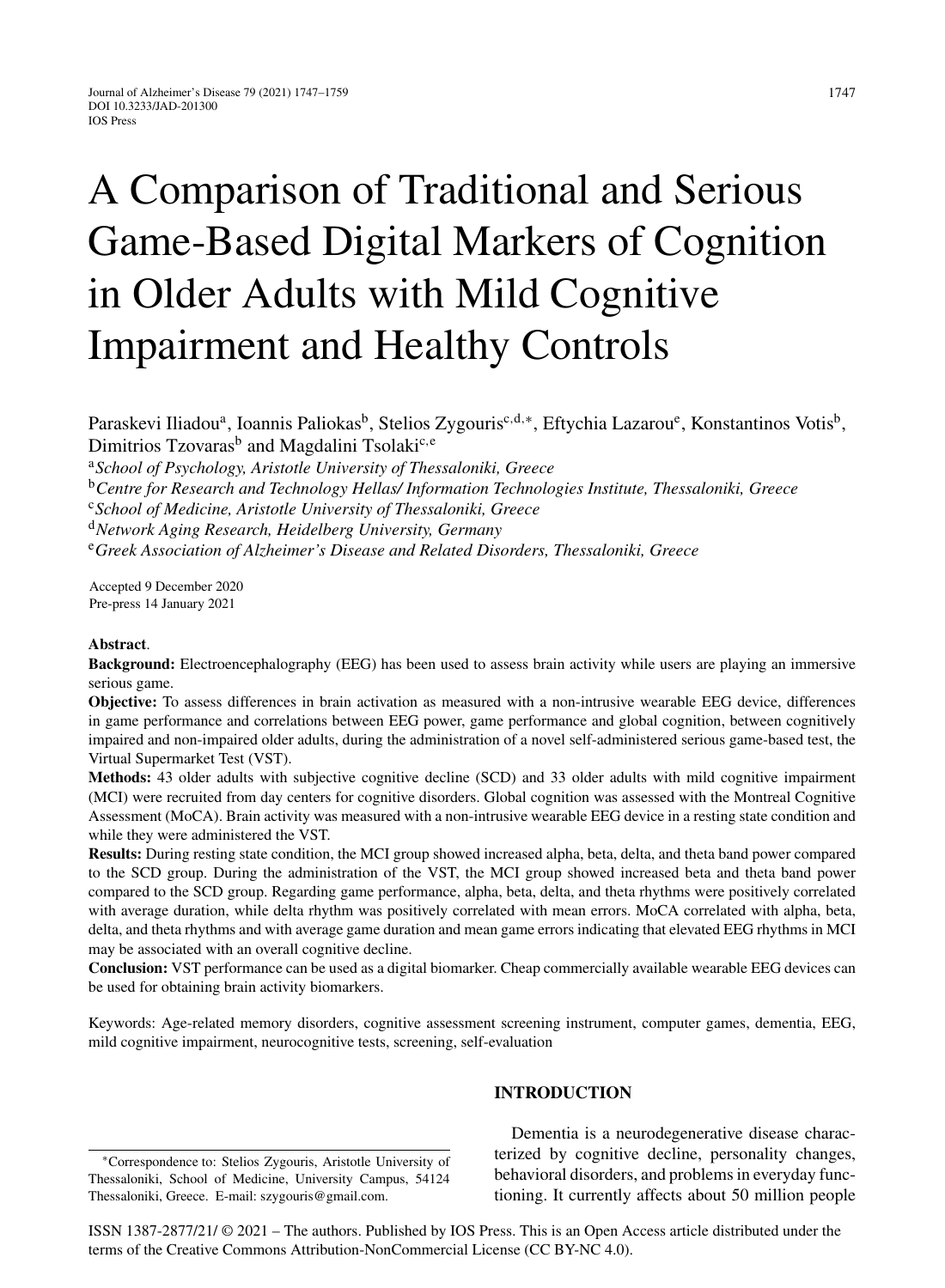globally and there are 10 million new cases per year according to World Health Organization (WHO) estimations [1]. Detection of dementia in its earliest stages is instrumental for providing effective interventions and reducing its economical and societal impact. Mild cognitive impairment (MCI) is a diagnostic entity that describes the state between normal aging and dementia [2]. MCI patients manage to maintain their everyday functionality and retain their autonomy thus not necessitating any caregiving [3–5]. At the same time, they can present with deficits in any cognitive domain including memory, attention, executive function, language, and visuospatial abilities [5]. Lately there has been increased interest in the use of virtual reality (VR) and serious game applications for measuring cognition and detecting cognitive impairment [6–8]. Such applications allow for a high degree of ecological validity while remaining pleasant and well accepted by older adults [9–11]. At the same time, they have exhibited strong potential for differentiating between healthy and impaired older adults [12, 13] and their use as digital biomarkers has also been proposed [14].

#### *Serious games in virtual environments*

VR technology enables users to enter a computergenerated immersive environment and interact with it in real-time, thus allowing for a high degree of ecological validity. VR applications can be tailored to suit specific therapeutic or research needs [7, 9]. VR applications have been used successfully for the assessment of various cognitive functions such as episodic memory, executive functions, and navigation [6–8, 15]. VR technology has been proposed as an ecologically valid way of assessing cognitive functioning and detecting possible impairment; however, it has been absent from most commercially available computerized cognitive tests/batteries [7]. The main advantage of VR applications when combined with serious games is that they can collect real-time data from immersed users while those users are simultaneously assessed with neuroimaging techniques such as functional magnetic resonance imaging and electroencephalography (EEG) [16].

# *Electroencephalography*

EEG rhythmic activity is usually described in specific frequency bands: 0.1–3 Hz (delta), 4–7 Hz (theta), 8–12 Hz (alpha), 12–30 Hz (beta), and 30–60 Hz (gamma). Numerous studies over the years

have accumulated a wealth of evidence indicating that changes in the amplitude of specific brain oscillations are associated with different mental states and cognitive processes [17].

EEG rhythmic activity also changes as a function of age and of neurological diseases such as Alzheimer's disease (AD) [18–21]. Studies employing analyses of resting-state EEG, task-related and event-related potentials (ERPs) have focused on MCI which is often considered as a prodromal stage of AD. The aim of these studies was to discriminate MCI patients from healthy older adults and to find possible markers which could predict the conversion of MCI to AD. Results of these studies have often been inconsistent. Resting state EEG rhythms of MCI patients have been found to differ from the EEG rhythms of healthy older adults. Alpha is the most investigated cortical rhythm in AD and MCI. MCI patients with higher alpha amplitude showed greater global cortical atrophy [22]. On the contrary, Babiloni has consistently reported in his studies that, in MCI subjects, resting state alpha sources were lower in amplitude than controls [23–25]. Another study reported increased alpha and beta band power in addition to increased theta power and a negative correlation with Mini-Mental State Examination (MMSE) scores [26]. Similar results in regards to beta and theta bands have been reported by Fauzan and Amral [27]. Studies have also shown an increase in theta power in MCI patients compared to healthy controls [27], which correlated with hippocampal volume loss [28]. Alpha, theta and delta power and coherence have been found to be higher in amplitude in MCI to AD converters compared to stable subjects [29].

Relative to resting state EEG (eyes-open or eyesclosed) which records brain spontaneous activity, task-elicited EEG can provide more information regarding the functional activity of neuronal circuits involved in the specific cognitive task being studied. Additionally, the high temporal resolution of EEG offers a real-time measure of task performance and the association of EEG oscillations with various cognitive processes in patients with cognitive deficits. MCI patients displayed smaller decrease of lower alpha power during a picture memory task relative to controls [30]. Increased gamma band activity has been reported in MCI and AD groups compared to a control group during a cognitive task [31].

In conclusion, MCI patients present different EEG profiles compared to healthy older adults, and it is suggested that these differences may be associated with structural differences (i.e., brain atrophy),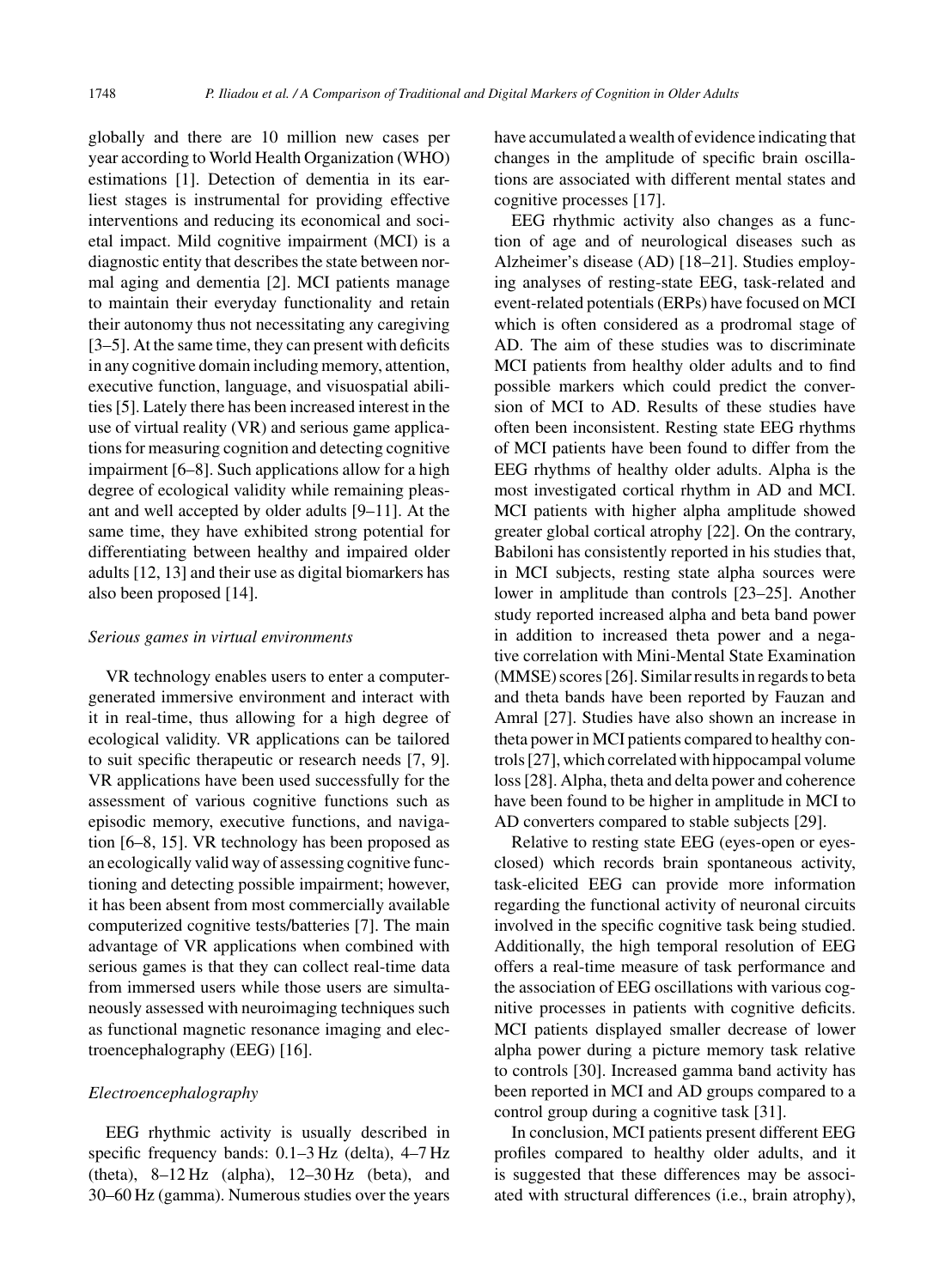cognitive deficits, and an increased risk of conversion to dementia. Compared to other imaging techniques, the combined use of EEG and serious games or simple virtual reality applications is affordable, non-

invasive, and allows for higher temporal resolution. Studies employing continuous EEG recording usually compare EEG activity during a VR task to a baseline/resting state before or after the task. There are also studies comparing ERP averages with task performance [32, 33]. For example, one study combined EEG with a Virtual Museum task (VAP-M) and was able to differentiate MCI patients from healthy controls [34].

# *Study aims and hypotheses*

This study is part of a larger study that aims to assess the ability of a new computerized testing paradigm, based on a self-administered serious gamebased test, to detect MCI in a sample of older adults with subjective cognitive decline (SCD) [35]. It is tied to a wider effort to assess biomarkers and diagnostic instruments in a sample that is representative of people that present for examination in memory clinics, namely older adults with SCD. Older adults with SCD may have already declined from their own baseline of cognitive performance and on average they score lower than healthy older adults without subjective memory complaints in neuropsychological testing while not reaching the threshold for a diagnosis of MCI [36, 37]. Furthermore, they are at risk of progressing to MCI and dementia, and they also display a higher prevalence of positive biomarkers for amyloidosis and neurodegeneration compared to older adults without SCD [37, 38]. Therefore, it is imperative to assess whether existing and novel instruments can meaningfully differentiate between SCD and MCI. To our knowledge, this is the first study where a wearable EEG device is used during the administration of a serious game application modelled on a virtual representation of a common everyday activity in a sample of older adults with SCD.

The main aim of this study is to examine differences in brain activation between MCI patients and healthy older adults with SCD while they are engaged in the Virtual Supermarket Test (VST) serious game application. It is hypothesized that, compared to healthy older adults with SCD, MCI patients will have higher overall brain activation, as depicted by EEG rhythms, in order to compensate for their decline in cognitive functioning [26, 31, 39–42]. Furthermore, we aim to investigate the relationship between VST performance, EEG rhythm activity, and general cognitive status (as measured by the Montreal Cognitive Assessment, MoCA). It is hypothesized that VST performance metrics will correlate with brain activation while users are engaged in the VST task. Furthermore, it is hypothesized that MoCA scores will correlate with both VST performance and EEG rhythms.

# **MATERIALS AND METHODS**

# *Virtual reality serious game-based cognitive screening test*

The VST application has been developed by the Centre for Research and Technology Hellas/ Information Technologies Institute (CERTH/ITI) in collaboration with the Greek Association of Alzheimer's Disease and Related Disorders (GAADRD). It is based on a simple virtual reality task with a low degree of immersion, designed according to the state of the art in the field of VR applications for cognitive assessment. It runs on a tablet device with Android® operating system, whereas PC and web-based versions also exist. The application has been described in detail in previous studies [6, 8, 35, 43]. The VST leverages the positive attitude of older adults toward self-administered serious games to increase their willingness to be screened for cognitive decline [44, 45]. It is an ecologically valid test, based on a common everyday activity, which comprises a fully self-administered serious game routine with embedded instructions and training sessions. The user has to navigate through a virtual supermarket using specific waypoints, buy the products indicated in a shopping list, and pay the correct amount at the cashier desk. Figure 1 provides screenshots of the VST virtual environment.

The current VST version features an interactive training session followed by a test session that is repeated three times. It includes new metrics and a refined protocol which allow for more detailed assessment, including trajectory analysis and assessment of practice effects. Furthermore, traditional metrics such as mistakes made while completing the exercise and time needed to complete each test trial are also recorded. A CE class 1 medical device approval for the VST is pending. Studies have shown that the VST outperforms gold standard pencil and paper cognitive screening tests, such as the MoCA, in differentiating between MCI patients and healthy controls [6, 8,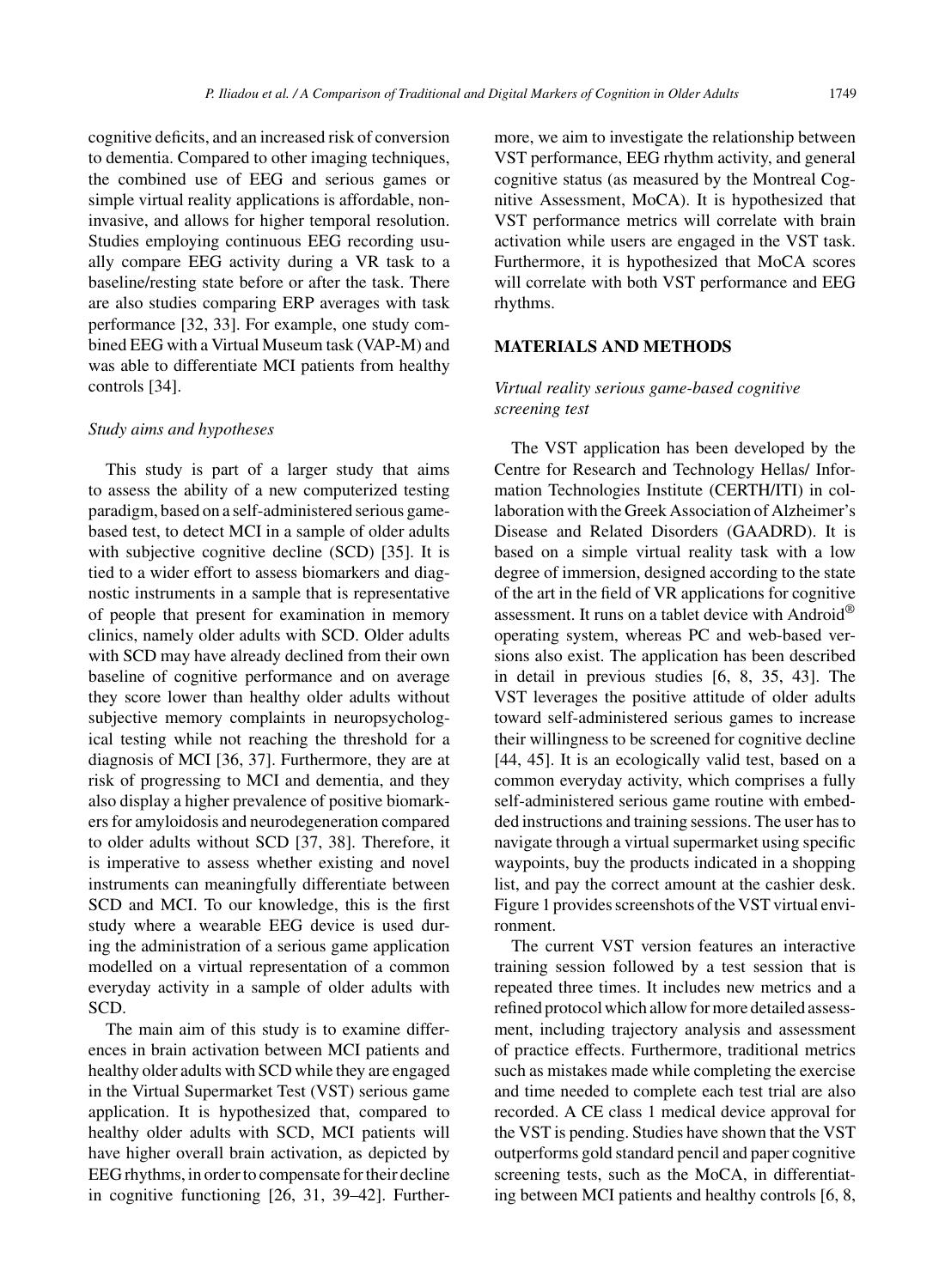

Fig. 1. The Virtual Supermarket Test (VST) digital environment (tablet view).

35, 43]. The VST application is aimed at activating a multitude of cognitive functions namely visual and verbal memory, executive function, attention and spatial navigation with the emphasis placed on executive function and navigation. The existence of a strong executive and visuospatial component in the VST has been demonstrated in previous studies through correlations of VST performance with performance on established pencil and paper tests assessing these domains [6, 8]. The need of simultaneous activation of different cognitive functions makes the VST challenging enough to correspond to the ability level of the target population (healthy older adults with SCD and MCI patients) while reducing ceiling effects.

#### *EEG equipment and data acquisition*

EEG data was obtained with a custom-made system working in parallel to the VST application. The data collection unit was purely unintrusive using a wireless EEG device equipped with a dry sensor (MindWave Mobile EEG Headset, NeuroSky Inc., USA) and was working in parallel to the user's game experience. The synchronization between the user's performance in the gaming environment and the EEG recording (data collection system) was achieved by a software component which was developed in-house by the authors using the Application Programming Interface (API) of the EEG portable device manufacturer (NeuroSky Inc., USA) and an adapted version of the VST game environment. Those adaptations were required in order to achieve integration of the two systems in a single and robust construct and also to achieve synchronization during data recordings so as to allow automatic annotation on the EEG recordings. In other words, the VST could add annotations

for user's interactivity tasks (e.g., tapping or swiping on the screen of the tablet where the VST app was running, etc.) on the raw EEG data recording at real-time. Finally, the architecture of the overall EEG system used to sense and store the variations in EEG oscillations arising from the cognitive load caused by the VST can be seen in Fig. 2.

The part of the system which carries the physical sensors is the wearable dry biosensor device shown in the left part of the diagram. This device is capable of sensing and coding EEG signals in the reference bands, numerically expressed in the 100% scale of reference signal strength. A complete dataset consists of an array of eight (8) integer numbers in the range of 0–100, one for each EEG band (alpha low, alpha high, beta low, beta high, gamma low, gamma high, delta, and theta). Each signal strength was sensed from the left side of the forehead at Fp1 position according to the International 10–20 System of electrode placement recommended by the International Federation of Societies for Electroencephalography and Clinical Neurophysiology [\(https://www.ifcn.info\)](https://www.ifcn.info), while a reference electrode was clipped to the left earlobe. The dry sensor device was selected because it is unintrusive, easy to use, portable, wireless, it can operate for long periods of time without the need to refresh lubricant on the contact point, and also because it allows the user to freely move the head during gameplay.

The sensing software was created by the study team and was capable of capturing the data from the device at a sampling frequency of 512 Hz in 12 bits ADC, but the data storage frequency was adapted according to each EEG band to avoid repetitive data (e.g., alpha band required less sampling frequency than 512 Hz). The wireless connection between the portable EEG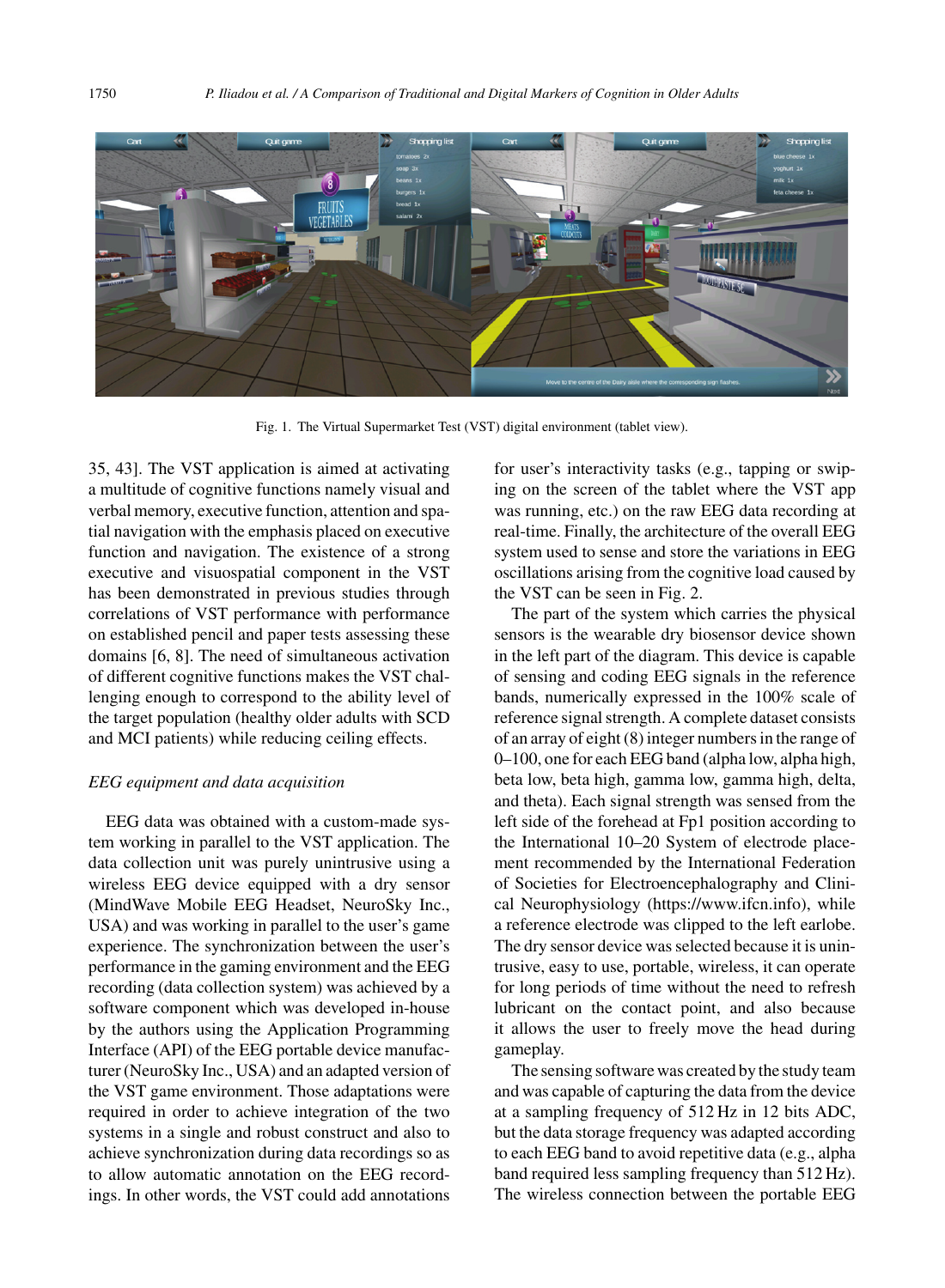

Fig. 2. The overall architecture of the EEG data collection and game synchronization system.

sensor and the data collection software was made in RF 250 Kbit per second and a Bluetooth Dongle unit was used on the PC that was used for EEG data acquisition and storage to enable the data flow.

The VST game was installed in a tablet PC from which logfiles from the experiments were being sent to the PC that was used for EEG data acquisition and storage. At the same time (i.e., synchronized), the EEG sensing system used a simple application messaging protocol to send data to a local database on that PC (the VST was sending predefined text labels to the sensing software which were made visible in the log recordings). Each user recording was 30 to 45 min long and stored in computer files (logs) according to an Extensible Markup Language (XML) encoding schema. Those log files were later on statistically processed using the SPSS (version 24.0) statistical software package [46].

#### *Participants*

Participants were recruited from the sample of a study for the validation of a new computerized screening test for the detection of MCI [35]. The study sample included healthy older adults with SCD and older adults with amnestic MCI. Exclusion criteria were: diagnosis of dementia or another major neurological or psychiatric disorder, illiteracy, health issues such as motor and vision difficulties that could interfere with the use of the VST, treatment with cholinesterase inhibitors or other drugs that can affect cognitive performance, alcoholism, or drug abuse.

Recruitment took place between April 2018 and April 2019 at the day centers of the GAADRD in Thessaloniki, Greece. MCI patients were paired randomly with older adults of similar age and education level, without MCI symptoms but with subjective memory complaints, in order to ensure a balanced sample. All participants were informed about the purpose of the study before providing their consent. Diagnosis was conferred by a neurologist after a full neurological, neuropsychological, and laboratory assessment. MCI diagnosis was based on Petersen criteria [2–4]. Participants with no objective impairment in neuropsychological testing were allocated to the SCD group.

#### *Neuropsychological assessment*

Participants were administered the MoCA, a brief, widely-used screening test for cognitive decline found to be more sensitive than the MMSE in detecting MCI [47, 48]. The Greek version of the MoCA was used in this study as a measure of global cognition [49].

As part of the diagnostic procedure for assigning participants to one of the two study groups (SCD and MCI), all participants were examined with a neuropsychological test battery including the following cognitive tests: MMSE [50], Rey Auditory Verbal Learning Test [51], a Greek version of the "F-A-S" verbal fluency test [52], Rey-Osterrieth Complex Figure Test [53], Rivermead Behavioural Memory Test [54], Test of Everyday Attention [55] subscales of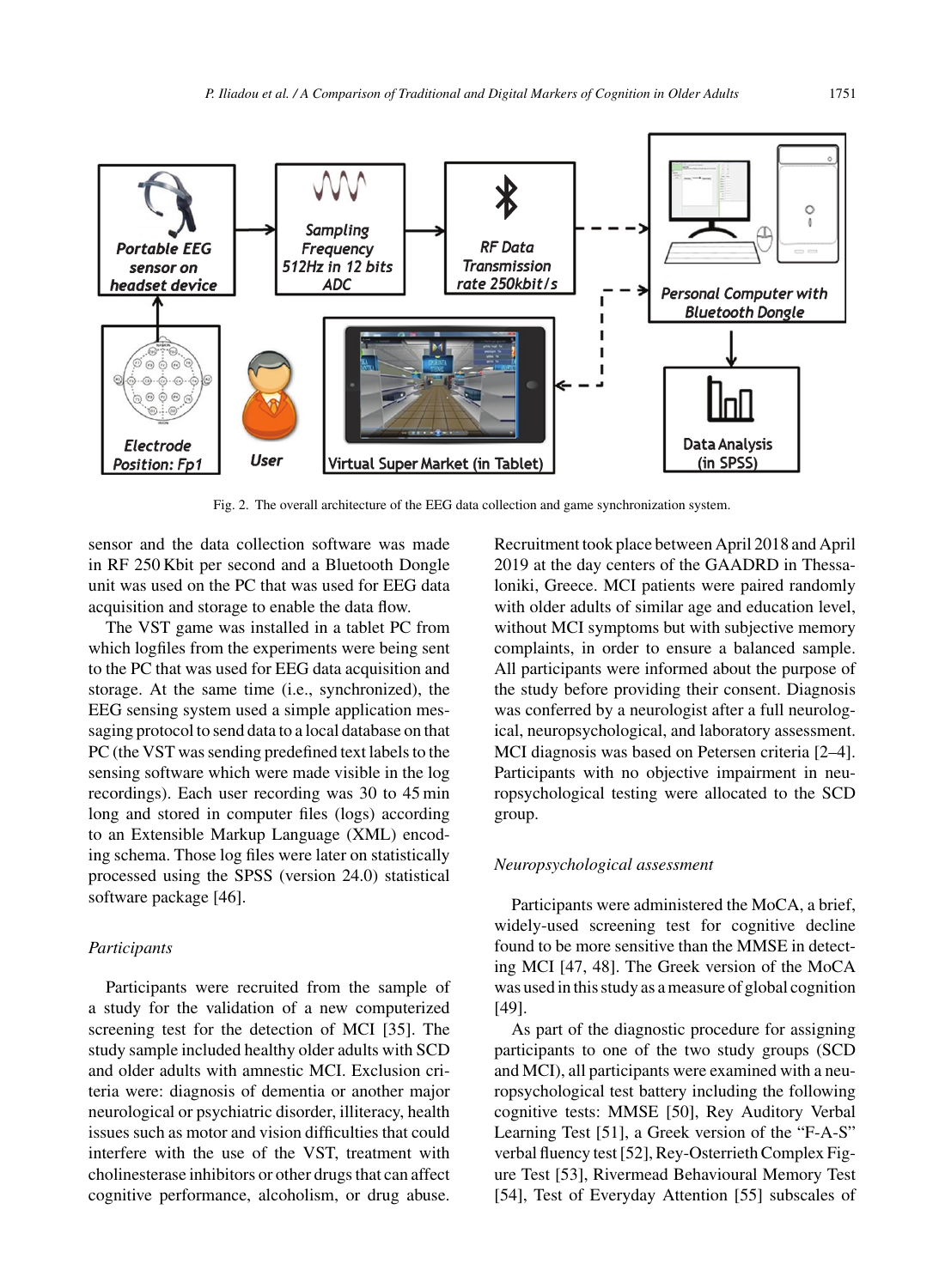Map Search, Visual Elevator, and Telephone Search, and Trail Making Test part B [56]. The battery also included the following functional scales: Functional Rating Scale for Symptoms of Dementia [57], Functional Cognitive Assessment Scale [58], and Clinical Dementia Rating (CDR) [59]. Furthermore, the battery included the following measures of anxiety and depression: Short Anxiety Screening Test [60] and the short form of the Geriatric Depression Scale [61].

#### *Study protocol*

After recording basic demographic information, participants were examined with the MoCA. EEG recordings were obtained in the morning with the participants sitting in a comfortable chair in a quiet room with the experimenter sitting beside them throughout the entire session. The tablet was placed approximately 30 cm on the desk in front of them. After explaining the procedure, the experimenter fitted the headset to the participant's head, with the active electrode placed at FP1 of the international 10–20 system. All participants were exposed to five experimental conditions in the following order: 2 min resting state, VST interactive instructions, VST 1st trial, VST 2nd trial, VST 3rd trial (please see Fig. 1 for the experimental protocol). During the resting state, participants were asked to sit quietly with their eyes open for 2 min. Immediately after the resting state, the VST started with the instructions which were followed by the three test trials. All test trials featured the exact same task; essentially the participants had to repeat the same task three times. The overall procedure lasted approximately 30 min. The study was conducted in accordance with the Declaration of Helsinki ethical guidelines and was approved by the Scientific and Ethical Committee of the GAADRD.

#### *Statistical analysis*

As per the study protocol, the performance of the study participants was systematically collected in a local database. Core game performance metrics include: 1) average duration for the three VST test trials, 2) mean number of errors conducted during the three VST test trials. Group differences in age and education were assessed by the Mann–Whitney U test while group differences in gender were assessed by the Chi-square test (Fisher's exact). Average values for all three VST test trials were calculated for EEG bands, for all participants. These served as a measure of average brain activation (per band)

Table 1 Demographics characteristics of MCI *patients* and SCD

|               | MCI $(n=33)$<br>M(SD) | SCD $(n=43)$<br>M(SD) | p         |  |
|---------------|-----------------------|-----------------------|-----------|--|
| Age(y)        | 66.79 (5.01)          | 65.56(4.43)           | 0.264     |  |
| Education (y) | 12.39 (2.69)          | 13.56 (3.09)          | 0.089     |  |
| Gender (M/F)  | 9/24                  | 9/34                  | 0.591     |  |
| MoCA          | 25.41 (2.92)          | 28.79 (1.08)          | $0.000**$ |  |
| MMSE          | 28.06 (1.69)          | 28.79 (1.08)          | $0.025*$  |  |
|               |                       |                       |           |  |

M, mean; SD, standard deviation; MoCA, Montreal Cognitive Assessment; MMSE, Mini-Mental State Examination. Age and education were tested by Mann–Whitney U test, gender by Chisquare test (Fisher's exact). ∗*p* < 0.05, ∗∗*p* < 0.001.

throughout the three trials of the VST exercise in order to allow for comparison with global cognition metrics and VST overall performance metrics. Correlations between average EEG band values, the MoCA test score and VST core game performance metrics were calculated using Pearson correlation coefficient. Statistical analysis was conducted with the SPSS (version 24.0) statistical software package [46]. All EEG data was expressed as mean strength values of frequency bands, and neuropsychological test results as means  $\pm$  standard deviation (SD). Comparisons between user groups were performed using non-parametric tests. Results of these tests with a *p* value of less than 0.05 were considered as statistically significant. Pearson's correlation analysis was used to determine the relationship between EEG and neuropsychological tests and between EEG and game scores.

## **RESULTS**

## *Demographic characteristics of participants*

The sample included 43 healthy older adults with SCD and 33 MCI patients. 18 participants were male and 58 were female. Mean age was 66.09 years  $(SD = 4.73)$  ranging from 54 to 75 years. Subjects had a mean of  $13.05$  (SD = 2.96) years of formal education ranging from 6 to 21 years of formal education. No statistically significant differences were observed between the SCD and MCI groups in age and education. Demographic characteristics of participants are presented in Table 1.

# *VST performance per user group*

MCI patients needed more time to complete the VST test trials  $(M = 215844.525 \text{ ms}, SD =$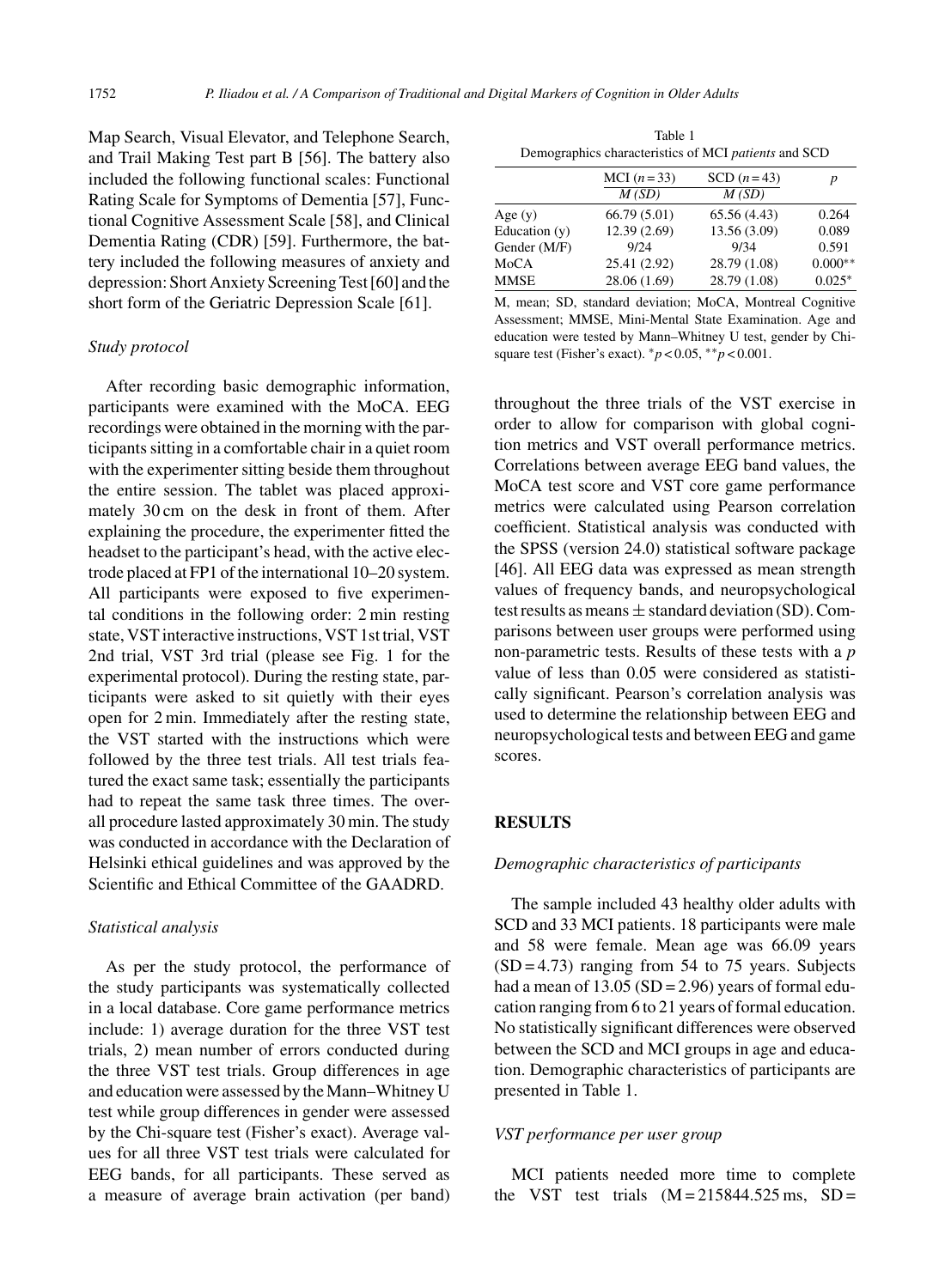

Fig. 3. Differences between user groups (MCI versus SCD) in EEG power during resting state condition, instruction and 3 trials. \**p* < 0.05,  $*$ *\*p* < 0.01.

17916.684) in comparison to controls  $(M = 152279$ . 441 ms,  $SD = 9542.890$ . The same pattern of differences was also evident when comparing time needed to complete the interactive instructions part of the VST. MCI patients needed 538381.225 ms to complete instructions  $(SD = 177135.610)$ , compared to controls who completed instructions in  $428671.333 \text{ ms}$  (SD = 100372.768). Using the Mann-Whitney test, it was shown that group differences in time needed to complete the instructions  $(U = 0.399)$ ,  $p=0.005$ ) and the three test trials (U = 0.421,  $p = 0.002$ ) were both statistically significant at *p* < 0.05. The mean number of errors in all 3 trials was  $0.7$  (SD = 1.1) in MCI whereas in SCD was  $0.3$  $(SD = 0.5)$ . Using the Mann-Whitney test, group differences in the mean number of errors in the three test trials were not found to be statistically significant  $(U = 0.597, p = 0.154)$ .

# *EEG results*

Group differences are presented in Fig. 3. The mean power of each frequency band for each group during resting state, VST instructions, and VST trials is presented in Table 2.

#### *Group differences during resting state*

During resting state, there were statistically significant group differences in alpha  $(U = 0.445)$ , *p* = 0.009), beta (U = 0.426, *p* = 0.005), delta  $(U = 0.503, p = 0.048)$ , and theta band  $(U = 0.495,$  $p = 0.039$ ). The mean power of alpha, beta, delta, and theta bands was significantly higher in MCI compared to SCD individuals.

#### *Group differences during instructions*

During instructions, there was a statistically significant difference ( $U = 0.497$ ,  $p = 0.041$ ) between MCI and SCD in beta rhythm. MCI showed increased beta power ( $M = 20869.61$ ,  $SD = 11676.05$ ) compared to SCD individuals (M = 17079.91, SD = 8052.66).

# *Group differences during game trials (average of three game trials)*

During test trials, there was a statistically significant difference between MCI and SCD in theta power (U =  $0.411$ ,  $p = 0.029$ ) again with the first showing higher  $(M = 144494.91, SD = 146916.58)$ and the latter showing lower power  $(M = 79578.58,$ SD = 29854.99).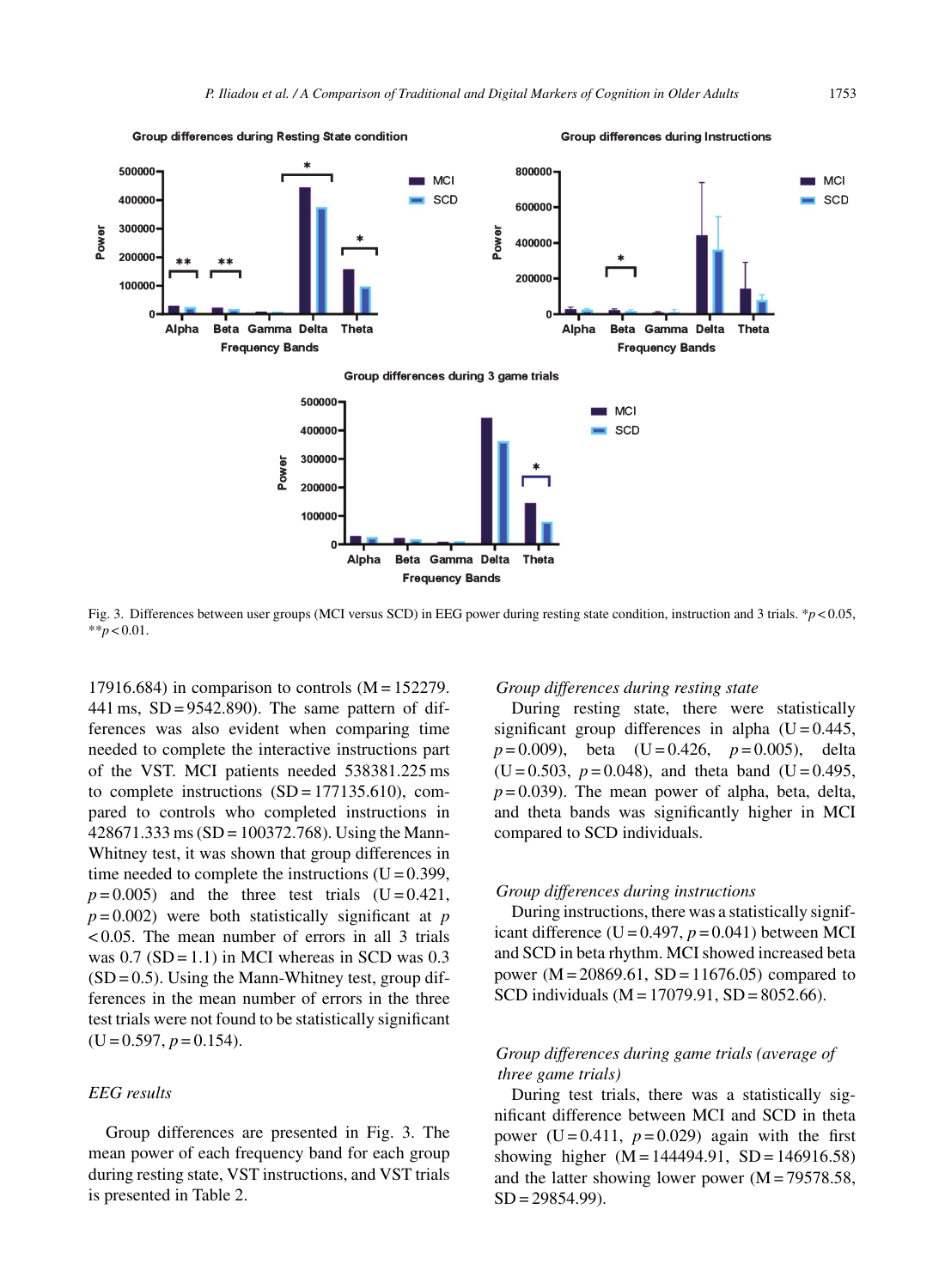| <b>EEG</b> frequency       | MCI                                                                                                                                                                                                                              | <b>SCD</b>                |
|----------------------------|----------------------------------------------------------------------------------------------------------------------------------------------------------------------------------------------------------------------------------|---------------------------|
| <b>Resting State</b>       |                                                                                                                                                                                                                                  |                           |
| Alpha**                    | 22841.14                                                                                                                                                                                                                         | 18389.09                  |
|                            | $(SD = 9226.24)$                                                                                                                                                                                                                 | $(SD = 10420.13)$         |
| Beta**                     | 18766.99                                                                                                                                                                                                                         | 13655.78                  |
|                            | $(SD = 9264.52)$                                                                                                                                                                                                                 | $(SD = 6043.81)$          |
| Gamma                      | 7395.63                                                                                                                                                                                                                          | 9128.54                   |
|                            | $(SD = 3890.81)$                                                                                                                                                                                                                 | $(SD = 17127.57)$         |
| Delta*                     | 321625.52                                                                                                                                                                                                                        | 226263.76                 |
|                            | $(SD = 233208.6)$                                                                                                                                                                                                                | $(SD = 178521.89)$        |
| Theta*                     | 87707.55                                                                                                                                                                                                                         | 61088.38                  |
|                            | $(SD = 66053.99)$                                                                                                                                                                                                                | $(SD = 27199.06)$         |
| <b>Instructions</b>        |                                                                                                                                                                                                                                  |                           |
| Alpha                      | 27097.55                                                                                                                                                                                                                         | 23312.23                  |
|                            | $(SD = 13273.86)$                                                                                                                                                                                                                | $(SD = 8837.58)$          |
| Beta*                      | 20869.61                                                                                                                                                                                                                         | 17079.91                  |
|                            | $(SD = 11676.05)$                                                                                                                                                                                                                | $(SD = 8052.66)$          |
| Gamma                      | 8927.11                                                                                                                                                                                                                          | 9006.06                   |
|                            | $(SD = 5244.65)$                                                                                                                                                                                                                 | $(SD = 6113.83)$          |
| Delta                      | 458691.16                                                                                                                                                                                                                        | 351031.18                 |
|                            | $(SD = 321263.01)$                                                                                                                                                                                                               | $(SD = 205289.9)$         |
| Theta                      | 179578.99                                                                                                                                                                                                                        | 152082.97                 |
|                            | $(SD = 129943.27)$                                                                                                                                                                                                               | $(SD = 81218.24)$         |
| <b>Game Trials</b>         |                                                                                                                                                                                                                                  |                           |
| Alpha                      | 28924.75                                                                                                                                                                                                                         | 25146.01                  |
|                            | $(SD = 11095.65)$                                                                                                                                                                                                                | $(SD = 5864.55)$          |
| <b>Beta</b>                | 21551.79                                                                                                                                                                                                                         | 18314.62                  |
|                            | $(SD = 7942.19)$                                                                                                                                                                                                                 | $(SD = 6415.07)$          |
| Gamma                      | 9541.1                                                                                                                                                                                                                           | 10930.74                  |
|                            | $(SD = 5409.58)$                                                                                                                                                                                                                 | $(SD = 15831.19)$         |
| Delta                      | 443569.48                                                                                                                                                                                                                        | 362153.78                 |
|                            | $(SD = 296656.56)$                                                                                                                                                                                                               | $(SD = 185422.1)$         |
| Theta*                     | 144494.91                                                                                                                                                                                                                        | 79578.58                  |
|                            | $(SD = 146916.58)$                                                                                                                                                                                                               | $(SD = 29854.99)$         |
| $\alpha$<br>$\blacksquare$ | $1 - 1 - 1 - 1$ . The second second in the second second second in the second second second in the second second second in the second second second in the second second second second in the second second second second second | $\mathbf{v}$<br><b>TT</b> |

Table 2 Mean EEG frequency band strength

M, mean; SD, standard deviation ∗Mann-Whitney's U test (*p* < 0.05); ∗∗Mann-Whitney's U test (*p* < 0.001).

# *Correlations between global cognition and VST performance with EEG average values*

Correlations between global cognition (as reflected by MoCA scores), VST performance and EEG average values are presented in Table 3. Alpha, beta, delta, and theta rhythms correlated with average game duration. Delta rhythm also positively correlated with mean errors. The magnitude of alpha, beta, delta, and theta activity was positively correlated with average game duration, i.e., the higher the EEG power in these frequency bands, the longer the duration. MoCA correlated with alpha, beta, delta, and theta rhythms. It also correlated with average game duration and mean number of errors. The magnitude of all correlations of MoCA with VST and EEG variables was negative, i.e., the higher the MoCA score the lower the EEG power, total average game duration and mean errors.

## **DISCUSSION**

The present study provides preliminary data on EEG power amplitude in MCI patients and healthy older adults with SCD, during the administration of the VST, by employing a new method of singlechannel EEG measurement. Each of the two distinct VST conditions (interactive instructions VS test trials) placed different processing demands on participants and, as it was hypothesized, we found both EEG and game performance differences between our two study groups as well as correlations between EEG amplitude, game performance, and global cognitive performance (as assessed by the MoCA). In terms of VST performance, although the mean number of errors was not significantly different between groups, the time needed to complete the VST test trials (and also the time needed to complete the VST interactive instructions) was higher in the MCI compared to the SCD group. This finding is in line with previous studies using the VST [6, 8, 35, 43]. Furthermore, Weniger et al. [62] have also found that a greater percentage of MCI patients exceeded the time limit of a virtual park and a virtual maze task compared to controls, tasks that are similar to our virtual supermarket.

Regarding EEG recordings, our hypothesis has been confirmed. We hypothesized that MCI patients will have higher overall brain activation as measured by EEG. Indeed, during resting state condition, the MCI group showed increased alpha, beta, delta, and theta power compared to the control group. These results confirm previous studies demonstrating higher EEG power in the alpha, beta, and theta bands in MCI patients [27], which correlated negatively with global cognitive performance, i.e., MMSE scores [26]. This means that when EEG power increases, the MMSE scores decrease which could be a sign of cognitive decline. Moreover, studies have shown that MCI patients displaying higher alpha rhythm power also display greater global cortical atrophy suggesting a possible link between alpha rhythm and neurodegeneration [22].

While the majority of EEG studies (for all EEG rhythms) were focused on resting state EEG, only a few studies were focused on task-related EEG power changes. Our findings during instructions condition showed increased beta power in the MCI group compared to the control group. During instructions, which are a learning phase, participants are required to sustain their attention as well as understand and encode the game instructions in their working memory.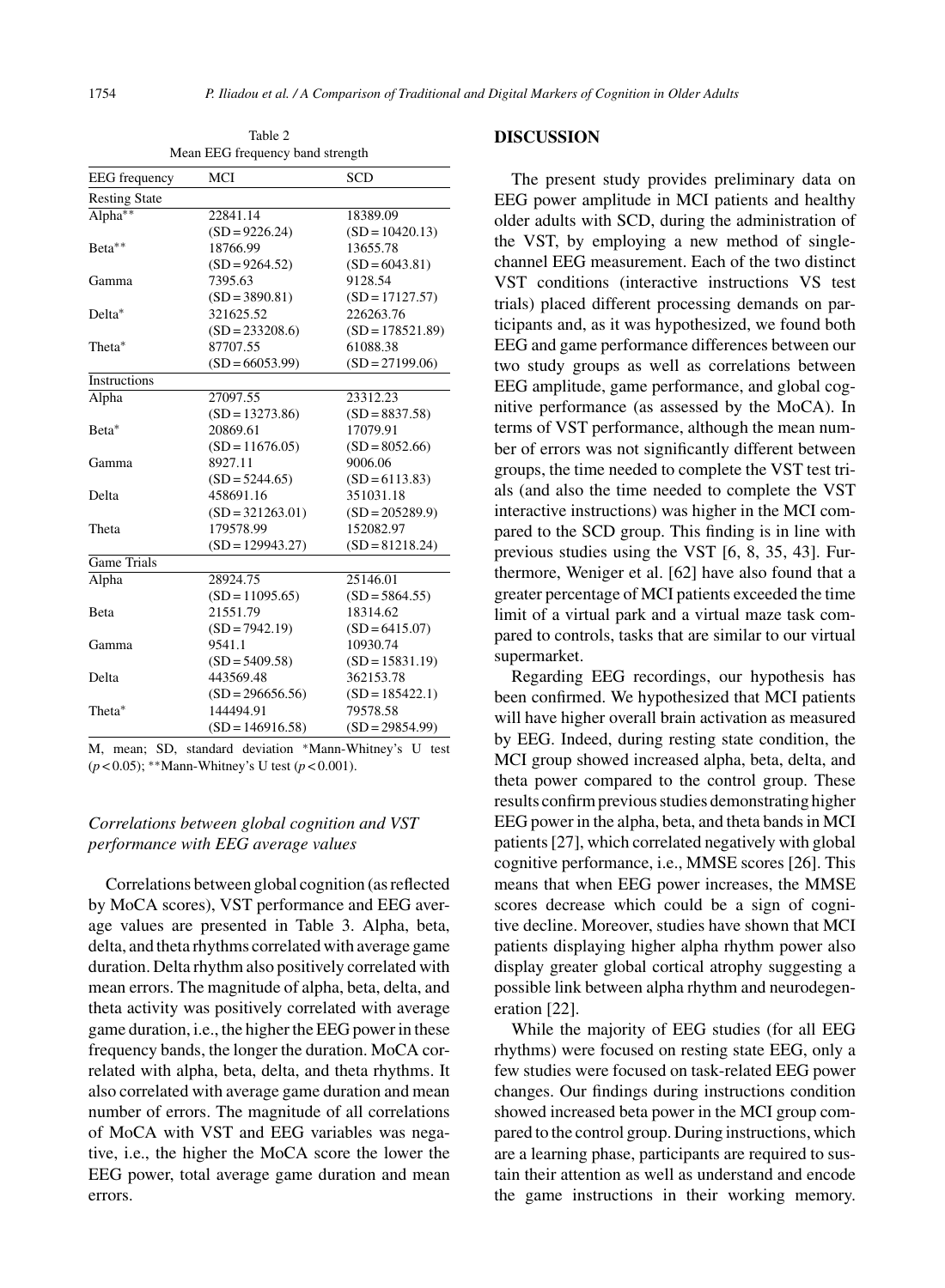| convincia vormencia securem mos negativi canadizioni decir ana visit gane performance |                     |             |                                 |                               |            |           |          |           |            |  |
|---------------------------------------------------------------------------------------|---------------------|-------------|---------------------------------|-------------------------------|------------|-----------|----------|-----------|------------|--|
|                                                                                       |                     | <b>MOCA</b> | Game<br>duration<br>in 3 trials | Average<br>errors<br>3 trials | Alpha      | Beta      | Gamma    | Delta     | Theta      |  |
| <b>MOCA</b>                                                                           | Pearson Correlation |             | $-0.487**$                      | $-0.456**$                    | $-0.478**$ | $-0.247*$ | $-0.097$ | $-0.286*$ | $-0.338**$ |  |
|                                                                                       | $Sig. (2-tailed)$   |             | 0.000                           | 0.000                         | 0.000      | 0.041     | 0.450    | 0.017     | 0.005      |  |
|                                                                                       | N                   | 75          | 75                              | 75                            | 68         | 69        | 63       | 69        | 69         |  |
| Game                                                                                  | Pearson Correlation | $-0.487**$  |                                 | $0.575***$                    | $0.488**$  | $0.406**$ | 0.104    | $0.516**$ | $0.276*$   |  |
| duration in                                                                           | $Sig. (2-tailed)$   | 0.000       |                                 | 0.000                         | 0.000      | 0.000     | 0.415    | 0.000     | 0.021      |  |
| 3 trials                                                                              | N                   | 75          | 76                              | 76                            | 69         | 70        | 64       | 70        | 70         |  |
| Average                                                                               | Pearson Correlation | $-0.456**$  | $0.575***$                      |                               | 0.220      | 0.197     | 0.107    | $0.386**$ | 0.130      |  |
| errors in 3                                                                           | $Sig. (2-tailed)$   | 0.000       | 0.000                           |                               | 0.069      | 0.103     | 0.402    | 0.001     | 0.285      |  |
| trials                                                                                | N                   | 75          | 76                              | 76                            | 69         | 70        | 64       | 70        | 70         |  |

Table 3 Correlation coefficients between EEG frequency bands, MoCA score and VST game performance

MoCA, Montreal Cognitive Assessment; ∗∗Correlation is significant at the *p* < 0.01 level (2-tailed); ∗Correlation is significant at the *p* < 0.05 level (2-tailed).

Literature concerning beta oscillations during working memory tasks is not conclusive and often presents contradicting results. Jiang [26] investigated EEG power and coherence both at resting state and during a digit-span/ mental calculation test (assessing working memory) and found that all values of the EEG power in alpha, beta, and theta bands of MCI patients were higher than those of normal controls. On the contrary, a recent study showed significantly lower event-related synchronization (ERS)—band power increase—in the alpha and beta frequency band in MCI patients compared to healthy control participants during working memory maintenance [63]. A possible explanation for these contradictory results may be that the two studies used different working memory tasks and different methodology (ERPs versus mean absolute power). The increased alertness together with the motor demands of a novel stimulus, the game instructions, could be the cause of the generation of increased beta activity in MCI patients. The role of theta oscillations is clearer. During the game trials we found significant group differences in theta frequency band, again with MCI patients showing increased theta power compared to controls. Theta activity has been linked to episodic memory demands [30]. Increased theta power has been associated with cognitive decline [64] and with a slowing of processing speed in older adults [65]. Furthermore, a negative correlation has been observed between hippocampal volume and theta power in MCI and mild AD indicating a possible link between theta rhythm and hippocampal atrophy, but the exact underlying mechanism remains unclear [28]. Thus, our results agree with previous studies and the increased theta could be associated not directly with the task demands but with a more general cognitive impairment related to MCI.

In the present study, significant positive correlations were found for all participants between the power of alpha, beta, delta, and theta rhythms and average game duration meaning the higher the EEG power in these frequency bands, the longer the duration. Delta rhythm was also positively correlated with mean number of errors. Furthermore, alpha, beta, delta, and theta power was negatively correlated with MoCA scores which means the higher the power of these bands the lower the MoCA scores. To summarize, we have demonstrated that MCI patients displayed increased EEG power in alpha, beta, and theta bands while playing a serious game compared to healthy older adults with SCD, and this increase correlated with lower game performance and with lower MoCA scores. As highlighted by other studies, this "hypersynchronization" may be a compensatory mechanism or could be caused by a possible loss of inhibitory neurons in MCI patients [22, 66]. A compensatory mechanism is the capacity of the brain to recruit additional neuronal circuits to maintain the task performance as a compensation for neuronal degeneration [67, 68]. Given that EEG rhythms reflect underlying brain network activity, alterations in EEG rhythms in MCI patients could be an early sign of the disease involving structural and functional networks. In addition, as the EEG recording was performed with a low-profile device using a dry sensor, we could probably reach the conclusion that expensive EEG equipment may not be required for lengthy game sessions.

Strengths of this study include a robust diagnostic procedure for assigning participants into groups and the use of a well validated serious game application (i.e., the VST). Furthermore, the study sample is representative of the people who reach out to brain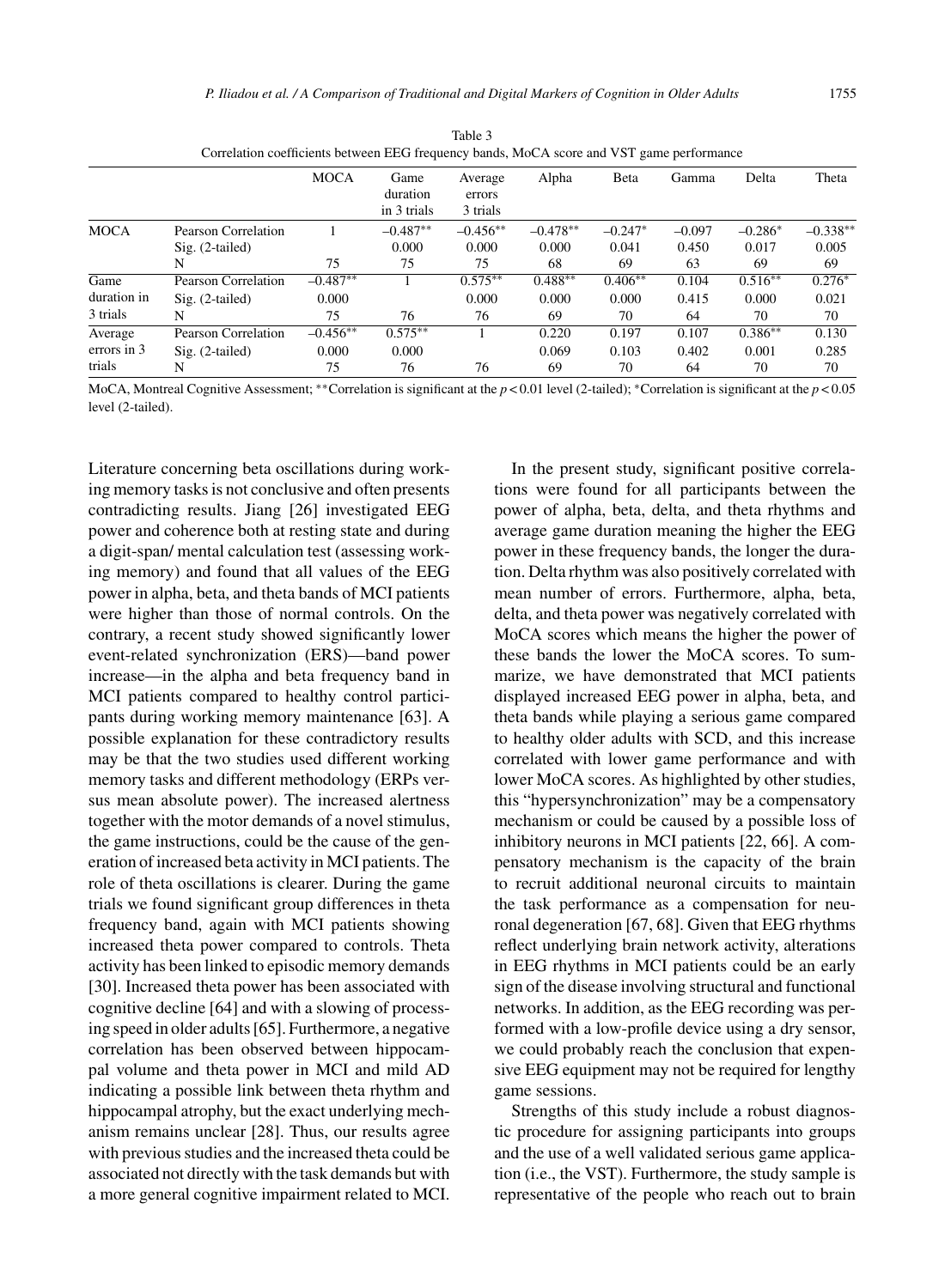health services and present to memory clinics for assessment.

Limitations of this study include the inclusion of significantly more female participants. Furthermore, the study sample was recruited from a day center for people with cognitive disorders. Thus all participants, even those who did not present with cognitive impairment, had concerns about their cognitive functioning. Therefore, they may differ from a sample of healthy older adults recruited from the wider community in the sense that they are expected to have a particular interest in brain health and thus be more engaged during the administration of the VST. Additionally, the one-sensor EEG system used in the study cannot measure specific brain areas but measures the average activity of the whole brain with a stronger contribution of the frontal lobes.

Future directions comprise studies with more participants including healthy older adults with and without SCD. We expect that EEG differences between healthy older adults, with and without SCD, and MCI patients would provide a clearer picture of how brain activation differs in healthy aging and in MCI. Moreover, a similar series of trials in the near future to study correlations with more electrode positions could allow for more detailed measurement of brain activity differences between groups.

## **CONCLUSION**

This study detected differences in brain activity, as measured by a low-cost wearable EEG dry sensor, during the administration of the Virtual Supermarket Test. The combination of a low-cost and non-invasive method of measuring EEG power and a self-administered serious game-based cognitive screening test allows for a screening and assessment paradigm that is more accessible and enjoyable for older adults. Study results support the utility of VST performance as a digital biomarker and also support the use of cheap commercially available wearable EEG devices for obtaining brain activity biomarkers in environments where expensive specialized equipment may not be available. Taking into account the fact that differentiating MCI from SCD is more challenging than detecting MCI in a sample of older adults without SCD, we believe that the combination of in-game performance parameters (i.e., measurable gameplay metrics) with a cheap, non-intrusive, and easy to use system for measuring EEG fluctuations

can lead to better and more timely detection of cognitive decline.

## **ACKNOWLEDGMENTS**

Stelios Zygouris is an Atlantic Fellow for Equity in Brain Health at the Global Brain Health Institute (GBHI) and is supported with funding from GBHI and the Alzheimer's Association (GBHI ALZ-18- 541600). Stelios Zygouris also received a scholarship by the Robert Bosch Foundation Stuttgart within the Graduate Program People with Dementia in General Hospitals, located at the Network Aging Research (NAR), Heidelberg University, Germany. The authors would like to express their gratitude to all the study participants who gave generously of their time.

Authors' disclosures available online [\(https://](https://www.j-alz.com/manuscript-disclosures/20-1300r1) [www.j-alz.com/manuscript-disclosures/20-1300r1\)](https://www.j-alz.com/manuscript-disclosures/20-1300r1).

#### **REFERENCES**

- [1] World Health Organization (2017) *Global action plan on the public health response to dementia 2017-2025*.
- [2] Petersen RC, Doody R, Kurz A, Mohs RC, Morris JC, Rabins PV, Ritchie K, Rossor M, Thal L, Winblad B (2001) Current concepts in mild cognitive impairment. *Arch Neurol* **58**, 1985-1992.
- [3] Petersen RC (2004) Mild cognitive impairment as a diagnostic entity. *J Intern Med* **256**, 183-194.
- [4] Petersen RC, Roberts RO, Knopman DS, Boeve BF, Geda YE, Ivnik RJ, Smith GE, Jack CR, Jr. (2009) Mild cognitive impairment: Ten years later. *Arch Neurol* **66**, 1447-1455.
- [5] Albert MS, DeKosky ST, Dickson D, Dubois B, Feldman HH, Fox NC, Gamst A, Holtzman DM, Jagust WJ, Petersen RC, Snyder PJ, Carrillo MC, Thies B, Phelps CH (2011) The diagnosis of mild cognitive impairment due to Alzheimer's disease: Recommendations from the National Institute on Aging-Alzheimer's Association workgroups on diagnostic guidelines for Alzheimer's disease. *Alzheimers Dement* **7**, 270-279.
- [6] Zygouris S, Giakoumis D, Votis K, Doumpoulakis S, Konstantinos N, Segkouli S, Karagiannidis C, Tzovaras D, Tsolaki M (2015) Can a virtual reality cognitive training application fulfill a dual role? Using the Virtual Super Market cognitive training application as a screening tool for mild cognitive impairment. *J Alzheimers Dis* **44**, 1333-1347.
- [7] Zygouris S, Tsolaki M (2015) New technologies and neuropsychological evaluation of older adults: Issues and challenges. In *Handbook of Research on Innovations in the Diagnosis and Treatment of Dementia*, Bamidis PD, Tarnanas I, Hadjileontiadis L, Tsolaki M, eds. IGI Global, USA, pp. 1-17.
- [8] Zygouris S, Ntovas K, Giakoumis D, Votis K, Doumpoulakis S, Segkouli S, Karagiannidis C, Tzovaras D, Tsolaki M (2017) A preliminary study on the feasibility of using a virtual reality cognitive training application for remote detection of mild cognitive impairment. *J Alzheimers Dis* **56**, 619-627.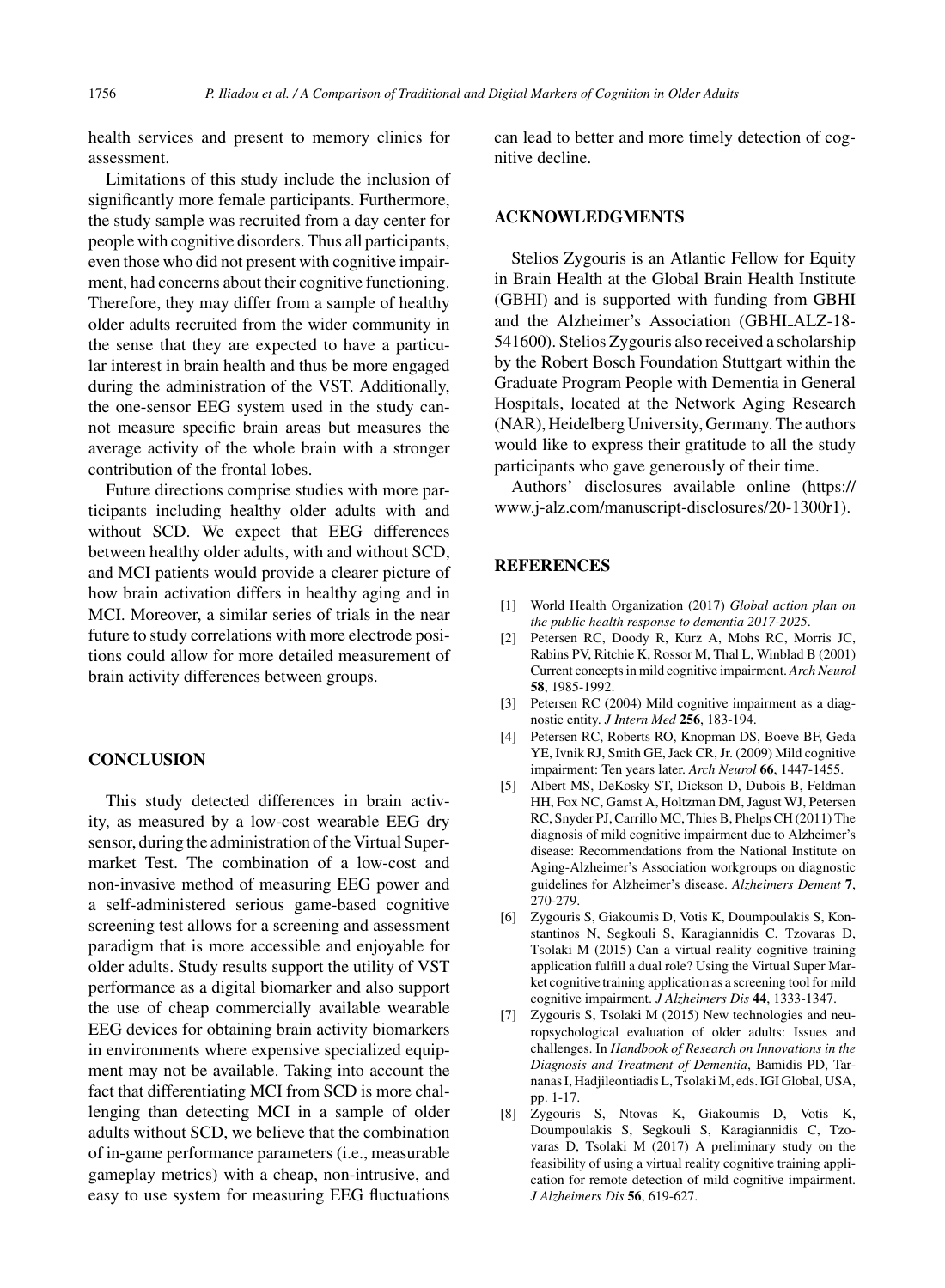- [9] Tarnanas I, Schlee W, Tsolaki M, Müri R, Mosimann U, Nef T (2013) Ecological validity of virtual reality daily living activities screening for early dementia: Longitudinal study. *JMIR Serious Games* **1**, e1.
- [10] Torres A (2008) Cognitive effects of video games on older people. *Proceedings. ICDVRAT*, pp. 191-198.
- [11] Lee B, Chen Y, Hewitt L (2011) Age differences in constraints encountered by seniors in their use of computers and the internet. *Comput Human Behav* **27**, 1231-1237.
- [12] Mohammadi A, Kargar M, Hesami E (2018) Using virtual reality to distinguish subjects with multiple- but not singledomain amnestic mild cognitive impairment from normal elderly subjects. *Psychogeriatrics* **18**, 132-142.
- [13] Atkins AS, Khan A, Ulshen D, Vaughan A, Balentin D, Dickerson H, Liharska LE, Plassman B, Welsh-Bohmer K, Keefe RSE (2018) Assessment of instrumental activities of daily living in older adults with subjective cognitive decline using the Virtual Reality Functional Capacity Assessment Tool (VRFCAT). *J Prev Alzheimers Dis* **5**, 216-234.
- [14] Gold M, Amatniek J, Carrillo MC, Cedarbaum JM, Hendrix JA, Miller BB, Robillard JM, Rice JJ, Soares H, Tome MB, Tarnanas I, Vargas G, Bain LJ, Czaja SJ (2018) Digital technologies as biomarkers, clinical outcomes assessment, and recruitment tools in Alzheimer's disease clinical trials. *Alzheimers Dement (N Y)* **4**, 234-242.
- [15] Parsons TD, Rizzo AA, Brennan J, Bittman M, Zelinski E (2008) Assessment of executive functioning using virtual reality: Virtual environment grocery store. *Proceedings. The 6th International Conference of the International Society for Gerontechnology*.
- [16] Ninaus M, Kober S, Witte M, Koschutnig K, Stangl M, Neuper C, Wood G (2013) Neural substrates of cognitive control under the belief of getting neurofeedback training. *Front Hum Neurosci* **7**, 914.
- [17] Schomer DL, Lopes da Silva FH (2017) *Niedermeyer's Electroencephalography: Basic Principles, Clinical Applications, and Related Fields*. Oxford University Press.
- [18] Lizio R, Vecchio F, Frisoni GB, Ferri R, Rodriguez G, Babiloni C (2011) Electroencephalographic rhythms in Alzheimer's disease. *Int J Alzheimers Dis* **2011**, 927573.
- [19] Hsu CF, Chao H-H, Yang AC, Yeh C-W, Hsu L, Chi S (2020) Discrimination of severity of Alzheimer's disease with multiscale entropy analysis of EEG dynamics. *Appl Sci* **10**, 1244.
- [20] Tzimourta KD, Afrantou T, Ioannidis P, Karatzikou M, Tzallas AT, Giannakeas N, Astrakas LG, Angelidis P, Glavas E, Grigoriadis N, Tsalikakis DG, Tsipouras MG (2019) Analysis of electroencephalographic signals complexity regarding Alzheimer's disease. *Comput Electr Eng* **76**, 198-212.
- [21] Oltu B, Akşahin MF, Kibaroğlu S (2021) A novel electroencephalography based approach for Alzheimer's disease and mild cognitive impairment detection. *Biomed Signal Process Control* **63**, 102223.
- [22] Moretti DV (2015) Theta and alpha EEG frequency interplay in subjects with mild cognitive impairment: Evidence from EEG, MRI, and SPECT brain modifications. *Front Aging Neurosci* **7**, 31-31.
- [23] Babiloni C, Binetti G, Cassetta E, Forno GD, Percio CD, Ferreri F, Ferri R, Frisoni G, Hirata K, Lanuzza B, Miniussi C, Moretti DV, Nobili F, Rodriguez G, Romani GL, Salinari S, Rossini PM (2006) Sources of cortical rhythms change as a function of cognitive impairment in pathological aging: A multicenter study. *Clin Neurophysiol* **117**, 252-268.
- [24] Babiloni C, Frisoni G, Vecchio F, Lizio R, Pievani M, Geroldi C, Fracassi C, Vernieri F, Ursini F, Rodriguez G,

Nobili F, Salinari S, Dijkman SV, Ferri R, Rossini PM (2009) Global functional coupling of resting EEG rhythms is abnormal in mild cognitive impairment and Alzheimer's disease. *J Psychophysiol* **23**, 224-234.

- [25] Babiloni C, Visser PJ, Frisoni G, De Deyn PP, Bresciani L, Jelic V, Nagels G, Rodriguez G, Rossini PM, Vecchio F, Colombo D, Verhey F, Wahlund L-O, Nobili F (2010) Cortical sources of resting EEG rhythms in mild cognitive impairment and subjective memory complaint. *Neurobiol Aging* **31**, 1787-1798.
- [26] Jiang ZY (2005) Study on EEG power and coherence in patients with mild cognitive impairment during working memory task. *J Zhejiang Univ Sci B* **6**, 1213-1219.
- [27] Fauzan N, Amran NH (2015) Brain dynamics of mild cognitive impairment (MCI) from EEG features. *Procedia Soc Behav Sci* **165**, 284-290.
- [28] Grunwald M, Busse F, Hensel A, Kruggel F, Riedel-Heller S, Wolf H, Arendt T, Gertz HJ (2001) Correlation between cortical theta activity and hippocampal volumes in health, mild cognitive impairment, and mild dementia. *J Clin Neurophysiol* **18**, 178-184.
- [29] Rossini PM, Del Percio C, Pasqualetti P, Cassetta E, Binetti G, Dal Forno G, Ferreri F, Frisoni G, Chiovenda P, Miniussi C, Parisi L, Tombini M, Vecchio F, Babiloni C (2006) Conversion from mild cognitive impairment to Alzheimer's disease is predicted by sources and coherence of brain electroencephalography rhythms. *Neuroscience* **143**, 793-803.
- [30] van der Hiele K, Vein AA, Reijntjes RH, Westendorp RG, Bollen EL, van Buchem MA, van Dijk JG, Middelkoop HA (2007) EEG correlates in the spectrum of cognitive decline. *Clin Neurophysiol* **118**, 1931-1939.
- [31] Das S, Puthankattil SD (2020) Complex network analysis of MCI-AD EEG signals under cognitive and resting state. *Brain Res* **1735**, 146743.
- [32] Ninaus M, Kober SE, Friedrich EVC, Dunwell I, Freitas Sd, Arnab S, Ott M, Kravcik M, Lim T, Louchart S, Bellotti F, Hannemann A, Thin AG, Berta R, Wood G, Neuper C (2014) Neurophysiological methods for monitoring brain activity in serious games and virtual environments: A review. *Int J Technol Enhanc Learn* **6**, 78-103.
- [33] Wen D, Lan X, Zhou Y, Li G, Hsu S-H, Jung T-P (2018) The study of evaluation and rehabilitation of patients with different cognitive impairment phases based on virtual reality and EEG. *Front Aging Neurosci* **10**, 88.
- [34] Tarnanas I, Laskaris N, Tsolaki M, Muri R, Nef T, Mosimann UP (2015) On the comparison of a novel serious game and electroencephalography biomarkers for early dementia screening. *Adv Exp Med Biol* **821**, 63-77.
- [35] Zygouris S, Iliadou P, Lazarou E, Giakoumis D, Votis K, Alexiadis A, Triantafyllidis A, Segkouli S, Tzovaras D, Tsiatsos T, Papagianopoulos S, Tsolaki M (2020) Detection of mild cognitive impairment in an at-risk group of older adults: Can a novel self-administered serious game-based screening test improve diagnostic accuracy? *J Alzheimers Dis* **78**, 405-412.
- [36] Molinuevo JL, Rabin LA, Amariglio R, Buckley R, Dubois B, Ellis KA, Ewers M, Hampel H, Klöppel S, Rami L, Reisberg B, Saykin AJ, Sikkes S, Smart CM, Snitz BE, Sperling R, van der Flier WM, Wagner M, Jessen F (2017) Implementation of subjective cognitive decline criteria in research studies. *Alzheimers Dement* **13**, 296-311.
- [37] Koppara A, Wagner M, Lange C, Ernst A, Wiese B, König H-H, Brettschneider C, Riedel-Heller S, Luppa M, Weyerer S, Werle J, Bickel H, Mösch E, Pentzek M, Fuchs A,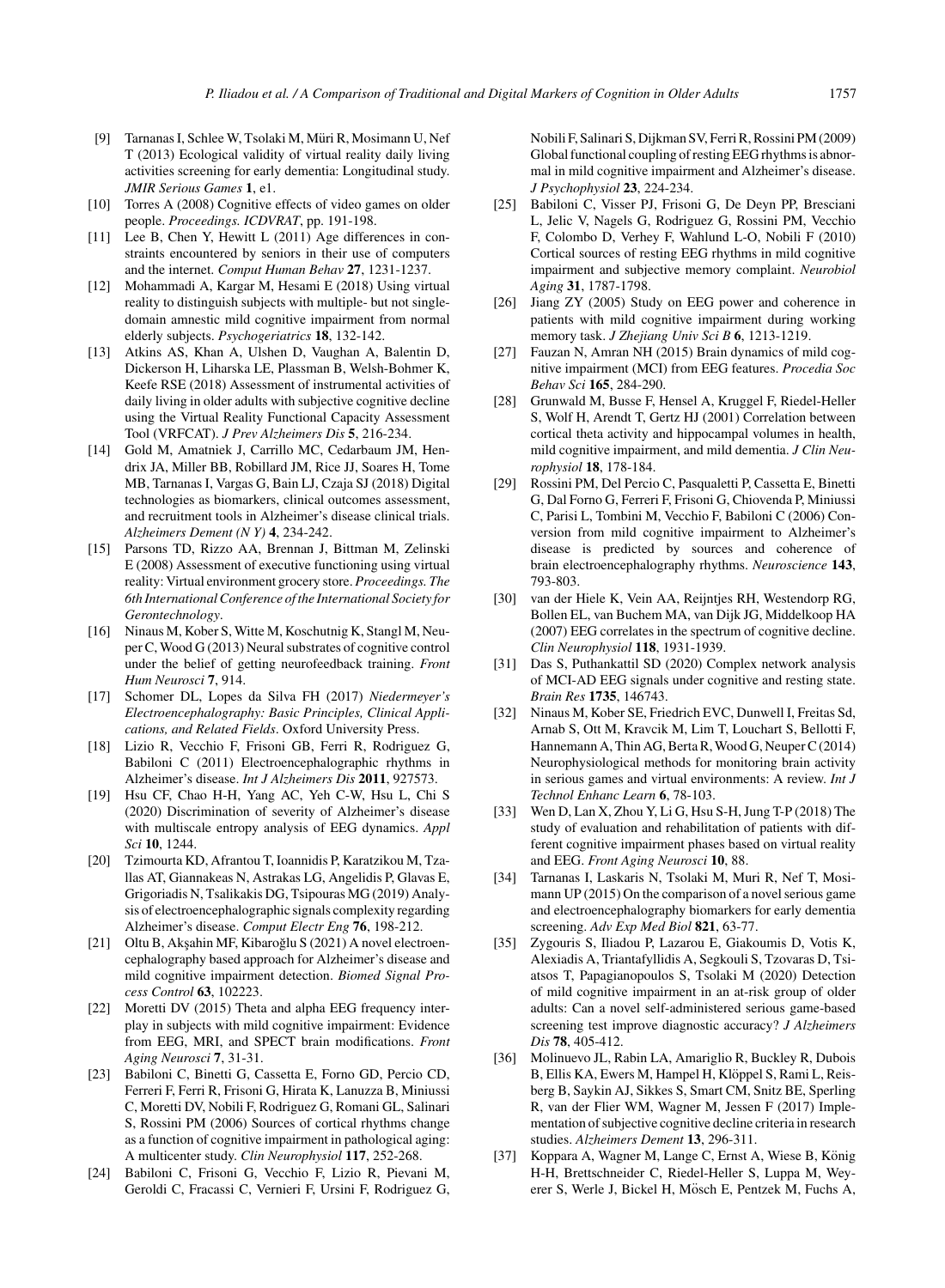Wolfsgruber S, Beauducel A, Scherer M, Maier W, Jessen F (2015) Cognitive performance before and after the onset of subjective cognitive decline in old age. *Alzheimers Dement (Amst)* **1**, 194-205.

- [38] Studart AN, Nitrini R (2016) Subjective cognitive decline: The first clinical manifestation of Alzheimer's disease? *Dement Neuropsychol* **10**, 170-177.
- [39] Dauwels J, Vialatte F, Cichocki A (2010) Diagnosis of Alzheimer's disease from EEG signals: Where are we standing? *Curr Alzheimer Res* **7**, 487-505.
- [40] Fraga FJ, Ferreira LA, Falk TH, Johns E, Phillips ND (2017) Event-related synchronisation responses to N-back memory tasks discriminate between healthy ageing, mild cognitive impairment, and mild Alzheimer's disease. *Proceedings. 2017 IEEE International Conference on Acoustics, Speech and Signal Processing (ICASSP)*, pp. 964-968.
- [41] Han Y, Wang K, Jia J, Wu W (2017) Changes of EEG spectra and functional connectivity during an object-location memory task in Alzheimer's disease. *Front Behav Neurosci* **11**, 107.
- [42] Iliadou P, Kladi A, Frantzidis CA, Gilou S, Tepelena I, Gialaouzidis M, Papaliagkas V, Nigdelis V, Nday CM, Kiosseoglou G, Papantoniou G, Bamidis PD, Tsolaki M, Moraitou D (2019) The pattern of mu rhythm modulation during emotional destination memory: Comparison between mild cognitive impairment patients and healthy controls. *J Alzheimers Dis* **71**, 1201-1215.
- [43] Eraslan Boz H, Limoncu H, Zygouris S, Tsolaki M, Giakoumis D, Votis K, Tzovaras D, Öztürk V, Yener GG (2020) A new tool to assess amnestic mild cognitive impairment in Turkish older adults: Virtual supermarket (VSM). *Neuropsychol Dev Cogn B Aging Neuropsychol Cogn* **27**, 639-653.
- [44] Tsolaki M, Zygouris S, Lazarou I, Kompatsiaris I, Chatzileontiadis L, Votis C, Tzovaras D, Karakostas A, Karagkiozi C, Dimitriou T, Tsiatsios T, Dimitriadis S, Tarnanas I, Dranidis D, Bamidis P (2015) Our experience with informative and communication technologies (ICT) in dementia. *Hell J Nucl Med* **18**, 131-139.
- [45] Wandke H, Sengpiel M, Sönksen M (2012) Myths about older people's use of information and communication technology. *Gerontology* **58**, 564-570.
- [46] IBM Corp. (2016) IBM SPSS Statistics for Windows (V 24.0)
- [47] Ciesielska N, Sokołowski R, Mazur E, Podhorecka M, Polak-Szabela A, Kędziora-Kornatowska K (2016) Is the Montreal Cognitive Assessment (MoCA) test better suited than the Mini-Mental State Examination (MMSE) in mild cognitive impairment (MCI) detection among people aged over 60? Meta-analysis. *Psychiatr Pol* **50**, 1039-1052.
- [48] Pinto TCC, Machado L, Bulgacov TM, Rodrigues-Júnior AL, Costa MLG, Ximenes RCC, Sougey EB (2019) Is the Montreal Cognitive Assessment (MoCA) screening superior to the Mini-Mental State Examination (MMSE) in the detection of mild cognitive impairment (MCI) and Alzheimer's disease (AD) in the elderly? *Int Psychogeriatr* **31**, 491-504.
- [49] Poptsi E, Moraitou D, Eleftheriou M, Kounti-Zafeiropoulou F, Papasozomenou C, Agogiatou C, Bakoglidou E, Batsila G, Liapi D, Markou N, Nikolaidou E, Ouzouni F, Soumpourou A, Vasiloglou M, Tsolaki M (2019) Normative data for the Montreal Cognitive Assessment in Greek older adults with subjective cognitive decline, mild cognitive impairment and dementia. *J Geriatr Psychiatry Neurol* **32**, 265-274.
- [50] Fountoulakis KN, Tsolaki M, Chantzi H, Kazis A (2000) Mini Mental State Examination (MMSE): A validation study in Greece. *Am J Alzheimers Dis Other Demen* **15**, 342-345.
- [51] Messinis L, Tsakona I, Malefaki S, Papathanasopoulos P (2007) Normative data and discriminant validity of Rey's Verbal Learning Test for the Greek adult population. *Arch Clin Neuropsychol* **22**, 739-752.
- [52] Kosmidis MH, Vlahou CH, Panagiotaki P, Kiosseoglou G (2004) The verbal fluency task in the Greek population: Normative data, and clustering and switching strategies. *J Int Neuropsychol Soc* **10**, 164-172.
- [53] Duley JF, Wilkins JW, Hamby SL, Hopkins DG, Burwell RD, Barry NS (1993) Explicit scoring criteria for the Rey-Osterrieth and Taylor complex figures. *Clin Neuropsychol* **7**, 29-38.
- [54] Efklides A, Yiultsi E, Kangellidou T, Kounti F, Dina F, Tsolaki M (2002) Wechsler Memory Scale, Rivermead Behavioral Memory Test, and Everyday Memory Questionnaire in healthy adults and Alzheimer's patients. *Eur J Psychol Assess* **18**, 63-77.
- [55] Robertson IH, Ward T, Ridgeway V, Nimmo-Smith I (1996) The structure of normal human attention: The Test of Everyday Attention. *J Int Neuropsychol Soc* **2**, 525-534.
- [56] Zalonis I, Kararizou E, Triantafyllou NI, Kapaki E, Papageorgiou S, Sgouropoulos P, Vassilopoulos D (2008) A normative study of the Trail Making Test A and B in Greek adults. *Clin Neuropsychol* **22**, 842-850.
- [57] Hutton TJ (1990) Alzheimer's disease. In *Conn*'*s Current Therapy*, Rakel RE, ed. WB Saunders, Philadelphia, pp. 780.
- [58] Kounti F, Tsolaki M, Kiosseoglou G (2006) Functional cognitive assessment scale (FUCAS): A new scale to assess executive cognitive function in daily life activities in patients with dementia and mild cognitive impairment. *Hum Psychopharmacol Clin Exp* **21**, 305-311.
- [59] Morris JC (1997) Clinical dementia rating: A reliable and valid diagnostic and staging measure for dementia of the Alzheimer type. *Int Psychogeriatr* **9**(Suppl 1), 173-176; discussion 177-178.
- [60] Grammatikopoulos IA, Sinoff G, Alegakis A, Kounalakis D, Antonopoulou M, Lionis C (2010) The Short Anxiety Screening Test in Greek: Translation and validation. *Ann Gen Psychiatr* **9**, 1.
- [61] Fountoulakis KN, Tsolaki M, Iacovides A, Yesavage J, O'Hara R, Kazis A, Ierodiakonou C (1999) The validation of the short form of the Geriatric Depression Scale (GDS) in Greece. *Aging Clin Exp Res* **11**, 367-372.
- [62] Weniger G, Ruhleder M, Lange C, Wolf S, Irle E (2011) Egocentric and allocentric memory as assessed by virtual reality in individuals with amnestic mild cognitive impairment. *Neuropsychologia* **49**, 518-527.
- [63] Fodor Z, Sirály E, Horváth A, Salacz P, Hidasi Z, Csibri  $\acute{E}$ , Szabó Á, Csukly G (2018) Decreased event-related beta synchronization during memory maintenance marks early cognitive decline in mild cognitive impairment. *J Alzheimers Dis* **63**, 489-502.
- [64] Trammell JP, MacRae PG, Davis G, Bergstedt D, Anderson AE (2017) The relationship of cognitive performance and the theta-alpha power ratio is age-dependent: An EEG study of short term memory and reasoning during task and restingstate in healthy young and old adults. *Front Aging Neurosci* **9**, 364-364.
- [65] Stomrud E, Hansson O, Minthon L, Blennow K, Rosén I, Londos E (2010) Slowing of EEG correlates with CSF